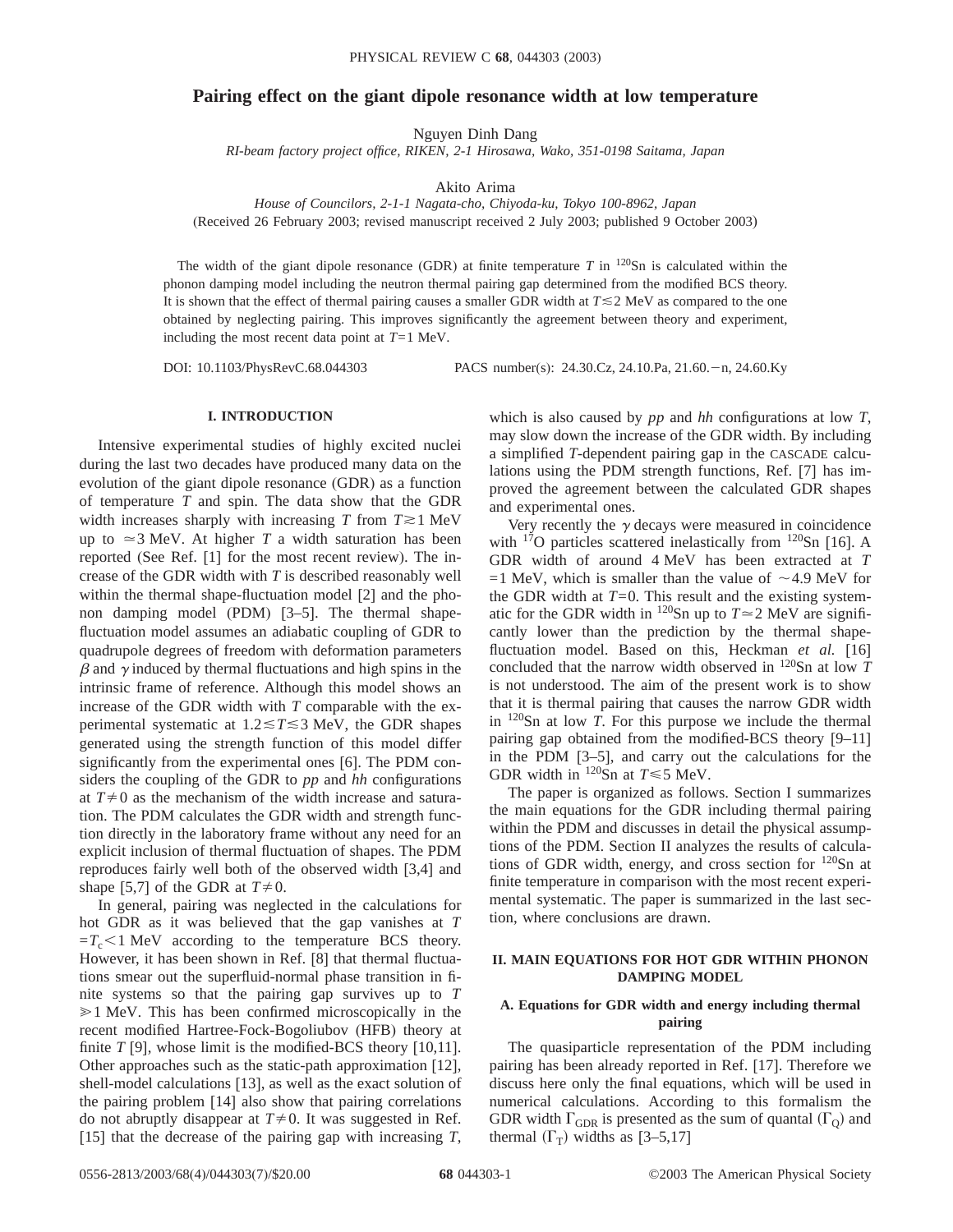$$
\Gamma_{\text{GDR}} = \Gamma_{\text{Q}} + \Gamma_{\text{T}},\tag{1a}
$$

$$
\Gamma_{\text{Q}} = 2\pi F_1^2 \sum_{ph} [u_{ph}^{(+)}]^2 (1 - n_p - n_h) \delta(E_{\text{GDR}} - E_p - E_h),
$$
\n(1b)

$$
\Gamma_{\rm T} = 2\pi F_2^2 \sum_{s > s'} \left[ v_{ss'}^{(-)} \right]^2 (n_{s'} - n_s) \, \delta(E_{\rm GDR} - E_s + E_{s'}), \tag{1c}
$$

where  $(ss')=(pp')$  and  $(hh')$  with *p* and *h* denoting the orbital angular momenta  $j_p$  and  $j_h$  for particles and holes, respectively. The quantal and thermal widths come from the coutively. The quantal and thermal widths come from the couplings of quasiparticle pairs  $\left[\alpha_p^{\dagger} \otimes \alpha_h^{\dagger}\right]_{LM}$  and  $\left[\alpha_s^{\dagger} \otimes \widetilde{\alpha_s} \cdot \right]_{LM}$  to the GDR, respectively. At zero pairing they correspond to the the GDK, respectively. At zero pairing they correspond to the couplings of *ph* pairs,  $[a_p^{\dagger} \otimes \tilde{a}_h]_{LM}$ , and *pp* (*hh*) pairs,  $[a_s^{\dagger}]$  $\otimes \overline{a}_{s'}$   $\big|_{LM}$ , to the GDR, respectively (The tilde  $\sim$  denotes the  $\otimes \overline{a}_{s'}$ )<sub>LM</sub>, to the GDR, respectively (The tilde  $\sim$  denotes the time-reversal operation). The quasiparticle energies  $E_i = [(\epsilon_i)]$  $-\bar{\mu}$ <sup>2</sup>+ $\bar{\Delta}$ <sup>2</sup>]<sup>1/2</sup> are found from the modified-BCS equations (39) and (40) of Ref. [11], which determine the modified thermal gap  $\Delta$  and chemical potential  $\bar{\mu}$  from the singleparticle energies  $\epsilon_i$  and particle number *N*. From them one defines the Bogoliubov coefficients  $u_j$ ,  $v_j$ , and the combinations  $u_{ph}^{(+)} = u_p v_h + v_p u_h$ , and  $v_{ss}^{(-)} = u_s u_{s'} - v_s v_{s'}$ . The quasiparticle occupation number  $n<sub>i</sub>$  is calculated as [4]

$$
n_{j} = \frac{1}{\pi} \int_{-\infty}^{\infty} \frac{n_{F}(E) \gamma_{j}(E)}{[E - E_{j} - M_{j}(E)]^{2} + \gamma_{j}^{2}(E)} dE, \qquad (2)
$$

$$
n_{\rm F}(E) = (e^{E/T} + 1)^{-1},
$$

where  $M_i(E)$  is the mass operator and  $\gamma_i(E)$  is the quasiparticle damping, which is determined as the imaginary part of the analytic continuation of  $M_i(E)$  into the complex energy plane. These quantities appear due to coupling between quasiparticles and the GDR. Their explicit expressions are given by Eqs.  $(3)$  and  $(4)$  of Ref.  $|3|$ , respectively, in which  $E_s$  is now the quasiparticle energy  $E_i$ . From Eq.  $(2)$  it is seen that the functional form for the occupation number  $n_i$  is not given by the Fermi-Dirac distribution  $n_F(E_i)$  for noninteracting quasiparticles. It can be approximately so if the quasiparticle damping  $\gamma_i(E)$  is sufficiently small so that the Breit-Wigner-like kernel under the integration can be replaced with the  $\delta$  function. Equation (2) also implies a zero value for  $n<sub>i</sub>$  in the ground state, i.e.  $n_i(T=0)=0$ . In general, it is not the case because of ground-state correlations (see, e.g., Refs.  $[10,18,19]$ ). They lead to  $n_i(T=0) \neq 0$ , which should be found by solving self-consistently a set of nonlinear equations within the renormalized random-phase approximation (renormalized RPA). Within the RPA the equation for  $n_i$  yields the approximate expression

$$
n_j(T=0) \simeq \sum_{Jij'} (2J+1)/(2j+1)[Y_{jj'}^{(Ji)}]^2,
$$

where  $Y_{jj'}^{(Ji)}$  is the RPA backward-going amplitude (*J* is the multipolarity). Since for collective high-lying excitations such as GDR one has  $|Y_{jj'}^{(J)}| \ll 1$ , we expect the value  $n_i(T=0)$  to be negligible.

The GDR energy  $E_{GDR}$  is found as the solution of the equation

$$
\omega - \omega_q - P(\omega) = 0,\t\t(3)
$$

where  $\omega_q$  is the unperturbed phonon energy and  $P(\omega)$  is the polarization operator:

$$
P(E) = F_1^2 \sum_{ph} \frac{[u_{ph}^{(+)}]^2 (1 - n_p - n_h)}{E - E_p - E_h} - F_2^2 \sum_{s > s'} \frac{[v_{ss'}^{(-)}]^2 (n_s - n_{s'})}{E - E_s + E_{s'}}.
$$
\n(4)

Note that, in general, there are also backward-going processes leading to the terms  $\sim \delta(\omega + E_n + E_h)$  and  $\delta(\omega + E_s)$  $-E<sub>s</sub>$ ) as has been shown in Eqs. (14) and (15) of Ref. [17]. However, as the maximum of these terms is located at negative energy  $\omega = -(E_p + E_h) < 0$  and  $\omega = -(E_s$  $-E_s$ <sup>o</sup> $> 0$ , respectively, their contribution to the GDR, which is located at  $\omega = E_{GDR} \ge 1$  MeV, is negligible. Therefore these backward-going processes are omitted here. It is now easy to see that, at zero pairing  $\Delta=0$ , one has  $u_p$ =1, *v<sub>p</sub>*=0, *u<sub>h</sub>*=0, *v<sub>h</sub>*=1 so that  $[u_{ph}^{(+)}]$ <sup>2</sup>=1,  $[v_{ss'}^{(-)}]$ <sup>2</sup>=1. As for the single-particle occupation number  $f_i$ , one obtains  $f_h$  $=1-n_h$  and  $f_p=n_p$ . The PDM equations for  $\Delta=0$  in Refs. [3,4] are then easily recovered from Eqs.  $(1)$ – $(4)$ .

### **B. Assumptions of phonon damping model**

The PDM is based on the following assumptions.

(i) The matrix elements for the coupling of GDR to noncollective *ph* configurations, which causes the quantal width  $\Gamma_0$  (1b), are all equal to  $F_1$ . Those for the coupling of GDR to *pp* (*hh*), which causes the thermal width  $\Gamma$ <sub>T</sub> (1c), are all equal to  $F_2$ . The assumption of a constant coupling strength is well justified when the width of a collective mode is much smaller than the energy range  $\Delta E$  (of order of  $E_{GDR}$ ) over which this mode is coupled to the background states (the so-called weak coupling limit discussed in Refs. [13,20]).

(ii) It is well established that the microscopic mechanism of the quantal (spreading) width  $\Gamma_0$  (1b) comes from quantal coupling of *ph* configurations to more complicated ones, such as 2*p*2*h* ones. The calculations performed in Refs. [21,22] within two independent microscopic models, where such couplings to 2*p*2*h* configurations were explicitly included, have shown that  $\Gamma_{\mathcal{Q}}$  depends weakly on *T*. The microscopic study in Ref. [20], where a hierarchy of states of increasing complexity located around  $E_{GDR}$  is considered, has also confirmed the near constancy of  $\Gamma_0$ . It also indicated that the width of a collective vibration does not depend on the detailed coupling to the compound nuclear eigenstates. Therefore, in order to avoid complicated numerical calculations, which are not essential for the increase of  $\Gamma_{\text{GDR}}$  at *T*  $\neq 0$ , such microscopic mechanism is not included within PDM, assuming that  $\Gamma_0$  at  $T=0$  is known. The model param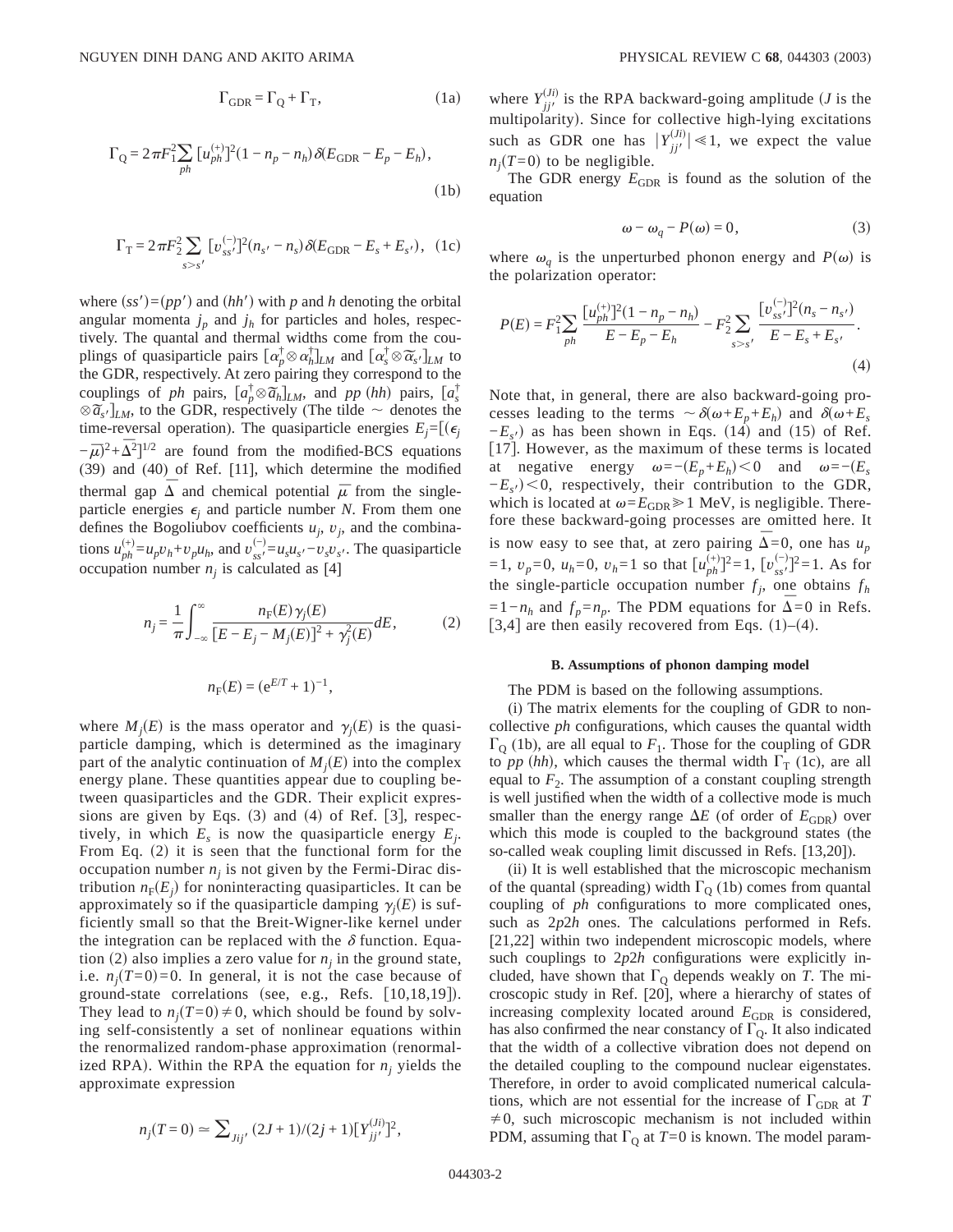eters are then chosen so that the calculated  $\Gamma_0$  and  $E_{\text{GDR}}$ reproduce the corresponding experimental values at *T*=0 (see below).

Assumption (i) is satisfied for  $F_1$  since the quantal width  $\Gamma$ <sub>Q</sub> does not exceed 4.9 MeV. The PDM calculations in fact have shown that  $\Gamma_{\text{Q}}$  decreases from 4.9 MeV at *T*=0 to around 2.5 MeV at  $\hat{T}$ =5 MeV for <sup>120</sup>Sn due to thermal effects in the factor  $1 - n_p - n_h$  (see the dashed line in Fig. 1(a) of Ref. [3] for zero pairing). A similar trend was also observed in the microscopic calculations of Ref. [21], where it was found that the GDR width at *T*=3 MeV is in fact smaller than at  $T=0$  (see Figs. 9 and 10 of Ref. [21] and the discussion therein). That is why  $\Gamma_0(T=0)$  cannot be simply taken as a parameter uniformly added to what is calculated for  $\Gamma_T$  at  $T\neq 0$  since a width  $\Gamma_0(T)=\Gamma_0(T=0)$  would lead to a larger value for the total width  $\Gamma_{\text{GDR}}$  (1a) at higher *T*, worsening the agreement with the data.

Assumption (i) becomes poor for  $F_2$  at  $T \approx 3$  MeV, when the thermal width  $\Gamma_T$  is larger than 10 MeV (see the dotted line in Fig. 1(a) of Ref. [3]). Within such a large width one expects a considerable change of the level density of background states. To be quantitatively precise, one needs to use a self-consistent theory for the strength function, which includes the coupling to doorway states as in Ref. [20]. Such a theory is valid for any ratio of  $\Gamma_{\text{GDR}}/\Delta E$ . However, from assumption (ii) it also follows that the increase of  $\Gamma_{\text{GDR}}$  is now driven mainly by the thermal width  $\Gamma$ <sup>T</sup> due to the factor  $n<sub>s</sub>$ <sup>*-*</sup> $n<sub>s</sub>$ . The change of  $n<sub>j</sub>$  implies a change of the quasiparticle entropy  $S<sub>qp</sub>$ . The latter is ultimately related to the change of the level density of background states within the realistic mean-field basis. This can be seen as follows. The complexity of the background states is measured by the information entropy  $S_{\text{inf}}$  of individual wave functions, which reflects the complicated relationship between the eigenbasis and representation basis. Meanwhile, the thermodynamic entropy  $S_{\text{th}}$ of the total system is directly determined by its statistical weight  $\Omega(E) = \rho(E) \delta(E)$  as  $S_{\text{th}} = \ln \Omega(E)$ , where  $\rho(E)$  is the level density. In a situation with incomplete information, such as in the statistical description of hot nuclei considered here, individual compound systems are replaced with a grand canonical ensemble of nuclei in thermal equilibrium. The probability for a quantum system to have a given eigenenergy is determined by the density matrix  $D$  rather than by a pure wave function. The expectation value  $\langle O \rangle$  of an observable *O* is given as the statistical average over the grand canonical ensemble  $\langle O \rangle = \text{Tr}(\mathcal{D}O)$ , which is derived from the maximum of the thermodynamic entropy  $S_{\text{th}}$ =−Tr( $D \ln D$ ). The modern shell-model calculations in Ref. [13] have shown that these three apparently different entropies,  $S_{\text{on}}$ , *S*inf, and *S*th, behave very similarly for the majority of states in the realistic mean field consistent with residual interactions (see column II of Fig. 56 in Ref. [13] and the discussion therein). Significant differences between them take place only when the residual interaction beyond the mean field is very weak (see column I of Fig. 56 in Ref. [13]) or when the quasiparticle mean-field is absent  $(S<sub>inf</sub>$  reaches its chaotic limit) (see column III of Fig. 56 in Ref. [13]). This might be the reason why the numerical results performed so far within the zero-pairing PDM [3–5] using assumptions (i) and (ii) fit fairly well the experimental systematic for the GDR width including the existing data on the width saturation at  $T \approx 3$  MeV. This is partly also due to the large experimental error bars for the extracted GDR width at high *T* (see, e.g., Refs. [23,24]). Therefore, at  $T \gtrsim 3$  MeV the results obtained under these assumptions should be considered as qualitative. This does not affect our present study of the pairing effect as the latter is significant only at low temperature  $(T<2.5 \text{ MeV}).$ 

Within assumptions (i) and (ii) the model has only three *T*-independent parameters, which are the unperturbed phonon energy  $\omega_q$ ,  $F_1$ , and  $F_2$ . The parameters  $\omega_q$  and  $F_1$  are chosen so that after the *ph*-GDR coupling is switched on, the calculated GDR energy  $E_{GDR}$  and width  $\Gamma_{GDR}$  reproduce the corresponding experimental values for GDR in the ground state. At  $T \neq 0$ , the coupling to *pp* and *hh* configurations is activated. The  $F_2$  parameter is then fixed at  $T=0$  so that the GDR energy  $E_{GDR}$  does not change appreciably with varying *T*. The values of the PDM parameters for <sup>120</sup>Sn are given in Ref. [4] for the zero-pairing case.

In Ref. [4] we have presented an argument that, in our opinion, the effect due to coupling of GDR to noncollective *ph*, *pp*, and *hh* configurations at  $T \neq 0$  within the PDM is tantamount to that of thermal shape fluctuations. This has been demonstrated by expanding the coupling of GDR phonon to noncollective *ph*, *pp*, and *hh* configurations into couplings to different multipole fields (see pages 437 and 438 of Ref. [4]). In this expansion the *pp*  $(hh)$ -pair operator  $B_{ss}^{\dagger}$  $\equiv a_s^{\dagger} a_{s'}$  is expanded in terms of the tensor products of two *ph*-pair operators (see mappings (22) and (23) of Ref. [19]). Each *ph*-pair operator  $B_{ph}^{\dagger} \equiv a_p^{\dagger} a_h$  can be then expressed in terms of the RPA phonon operators  $Q_q^{\dagger}$  and  $Q_q$  with RPA amplitudes  $X_{ph}^q$  and  $Y_{ph}^q$ . This leads to Eq. (2.43) in Ref. [4] for the part of the PDM Hamiltonian which describes coupling between the phonon and single-particle fields. Hence if  $Q_q^{\dagger}$  and  $Q_q$  are GDR phonon operators,  $\{Q_{q_1}^{\dagger}, Q_{q_1}\}$  and  $\{Q_{q_2}^{\dagger}, Q_{q_2}\}\$  in Eq. (2.43) of Ref. [4] can have the moment and parity equal to  $(1^-,2^+), (2^+,3^-)$ , etc. to preserve the total momentum  $\lambda^{\pi} = 1$ <sup>-</sup>. Therefore, although *F*<sub>ss</sub><sup>*n*</sup> are dipole matrix elements, the amplitudes  $X_{ph}^{q_i}$  and  $Y_{ph}^{q_i}$  (*i*=1,2) can be calculated microscopically, using the dipole-dipole, quadrupolequadrupole, octupole-octupole, etc. components of residual interaction. This means that coupling to *pp* and *hh* configurations already includes in principle the coupling to different multipole-multipole fields via multiphonon configuration mixing at  $T\neq 0$ .<sup>1</sup>

<sup>&</sup>lt;sup>1</sup>In Ref. [25] a version of PDM, which explicitly includes coupling to two-phonon configurations in the second order of the interaction vertex, was proposed. Expressions (2.17) and (2.18) of Ref. [25] derived for the polarization operator show that the width increase is still driven mainly by the factor  $(n_s - n_s)$ . The calculations with the GDR coupled to the first quadrupole phonon  $2^+_1$  required the energy  $\omega_{2_i^+}$  and the ratio  $r = F_i^{(2)}/F_i^{(1)}$  (*i*=1,2) to be fixed as additional parameters. A similar quality for the description of the experimental data for the temperature dependence of the GDR width has been restored after a reduction of the dipole matrix elements  $F_1^{(1)} \equiv F_1$  and  $F_2^{(1)} \equiv F_2$ .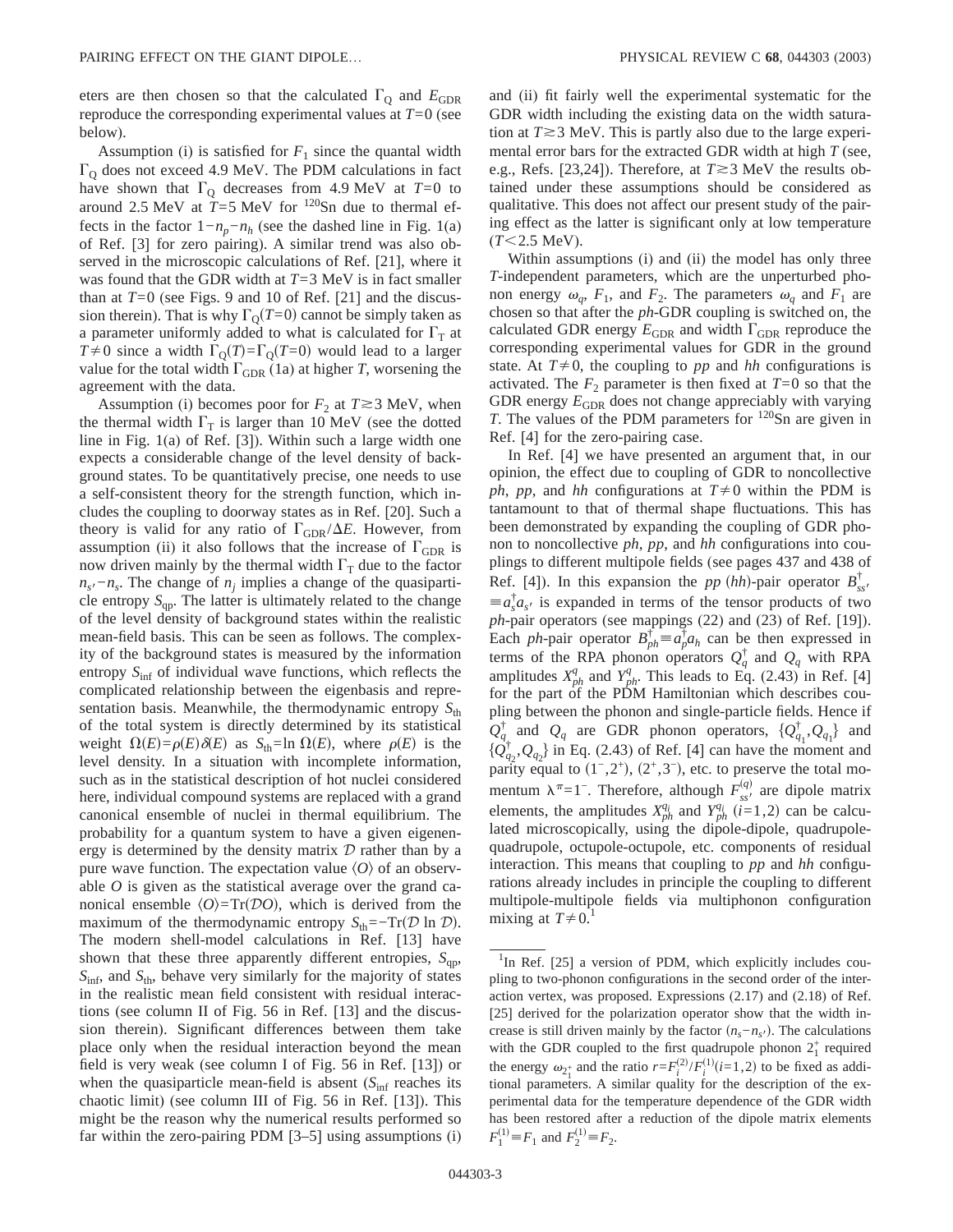CASCADE calculations using PDM strength functions have produced the GDR shapes in good agreement with the experimental data for  $120$ Sn at  $T > 1.54$  MeV (see Fig. 2 of Ref. [7]). The discrepancy at  $T \le 1.54$  MeV is due to omission or improper inclusion of pairing at low *T*, which is now studied in the present work. The splitting of GDR into two peaks is also clearly seen in the PDM calculations for <sup>106</sup>Sn [26]. These evidences are in favor of the argument discussed above and in Ref. [4].

Nonetheless, we recognize that the issue of whether coupling to *pp* and *hh* configurations at  $T \neq 0$  is a microscopic (although indirect) interpretation of thermal shape fluctuations within the PDM is still not settled. The question of whether thermal shape fluctuations need to be included additionally within PDM or not remains to be investigated. The thermal shape-fluctuation model calculates the timecorrelation function of the GDR by replacing the microcanonical ensemble with an ensemble of macroscopic variables, which are the deformation parameters  $(\beta, \gamma)$  in the body-fixed (principal axes) frame of reference (intrinsic frame). It parametrizes *a priori* the dipole correlation tensor by a frequency  $E_k = E_0 \exp[-\sqrt{5/4\pi\beta} \cos(\gamma + 2/3\pi k)]$  and a width equal to  $\Gamma_k = \Gamma_0 (E_k / E_0)^{1.8}$  along each *i*th semiaxis [2]. The effect of thermal fluctuations in this model is included via fluctuations of shapes by employing the macroscopic Landau theory of phase transitions [27]. Therefore, an explicit inclusion of thermal shape fluctuations in the PDM will bring in additional degrees of freedom, which increase the number of parameters of the model. At the same time, in a way similar to that mentioned in the footnote above, this will certainly require a renormalization of the existing parameters of the PDM to restore the agreement with the experimental systematic. While this issue is left open for future study, it does not affect the study of the role of thermal pairing in the present paper, since, as will be seen below, in order to describe the GDR width at low *T*, it is necessary to include thermal pairing in any model, whether it is the PDM or thermal shape-fluctuation one.

### **III. ANALYSIS OF NUMERICAL CALCULATIONS**

#### **A. Role of thermal pairing gap at low temperature**

Shown in Fig. 1 is the *T* dependence of the neutron pairing gap  $\overline{\Delta}$ <sup>n</sup> for <sup>120</sup>Sn, which is obtained from the modified-BCS equations [9–11] using the single-particle energies determined within the Woods-Saxon potential at *T*=0. They span a space from  $\sim$ -40 MeV up to  $\sim$ 17 MeV, including seven major shells and  $1j_{15/2}$ ,  $1i_{11/2}$ , and  $1k_{17/2}$  levels. The pairing parameter  $G_\nu$  is chosen to be equal to 0.13 MeV, which yields  $\overline{\Delta}(T=0) \equiv \overline{\Delta}(0) \approx 1.4$  MeV. In difference with the BCS gap (dotted line), which collapses at  $T_c$  $\approx$  0.79 MeV, the gap  $\Delta$  (solid line) does not vanish, but decreases monotonously with increasing *T* at  $T \ge 1$  MeV, resulting in a long tail up to  $T \approx 5$  MeV. This behavior is caused by the thermal fluctuation of quasiparticle number,  $\delta \mathcal{N}^2 = \sum_j \delta \mathcal{N}^2_j$ , where  $\delta \mathcal{N}^2_j = n_j(1-n_j)$  is the quasiparticlenumber fluctuation on *j*th orbital. The latter is incorporated



FIG. 1. Neutron pairing gap as a function of *T*. Solid and dotted lines show the modified-BCS gap  $\overline{\Delta}$  and BCS gap, respectively.

as  $\delta N_i$  in the modified-BCS gap  $\Delta$  (see the last term at the right hand side of Eq. (39) of Ref. [11]).

To analyze the qualitative effect of thermal pairing on the GDR width we plot the usual single-particle occupation number  $f_j = u_j^2 n_j + v_j^2 (1 - n_j)$  with  $n_j$  obtained within the modified-BCS theory  $[\gamma_j(E)=0]$  as a function of singleparticle energy  $\epsilon_i$  for the neutron levels around the chemical potential in Fig. 2. It is seen that, in general, the pairing effect always goes counter to the temperature effect on *fj* , causing a steeper dependence of  $f_j$  on  $\epsilon_j$ . Decreasing with increasing *T*, this difference becomes small at  $T \ge 3$  MeV. Since a smoother  $f_i$  enhances the *pp* and *hh* transitions leading to the thermal width  $\Gamma_{\text{T}}$ , pairing should reduce the GDR width, and this reduction is expected to be stronger at a lower *T*, provided the GDR energy  $E_{GDR}$  is the same. A deviation from this general rule is seen at very low *T*  $\approx$  0.1 MeV, where the temperature effect is still so weak that  $f_i$  obtained at  $\Delta \neq 0$  (solid line) is smoother than that obtained at zero pairing (dotted line).



FIG. 2. (Color online) Single-particle occupation number  $f_i$  as a function of  $\epsilon_i$  for the neutron levels around the chemical potential at *T*=0.1,1, and 3 MeV. Results obtained including and without pairing are shown by solid and dotted lines, respectively (a thicker line corresponds to a higher *T*). The horizontal dashed line at  $\sim$ −6 MeV shows the chemical potential at  $\overline{\Delta}$ =0 and *T*=0.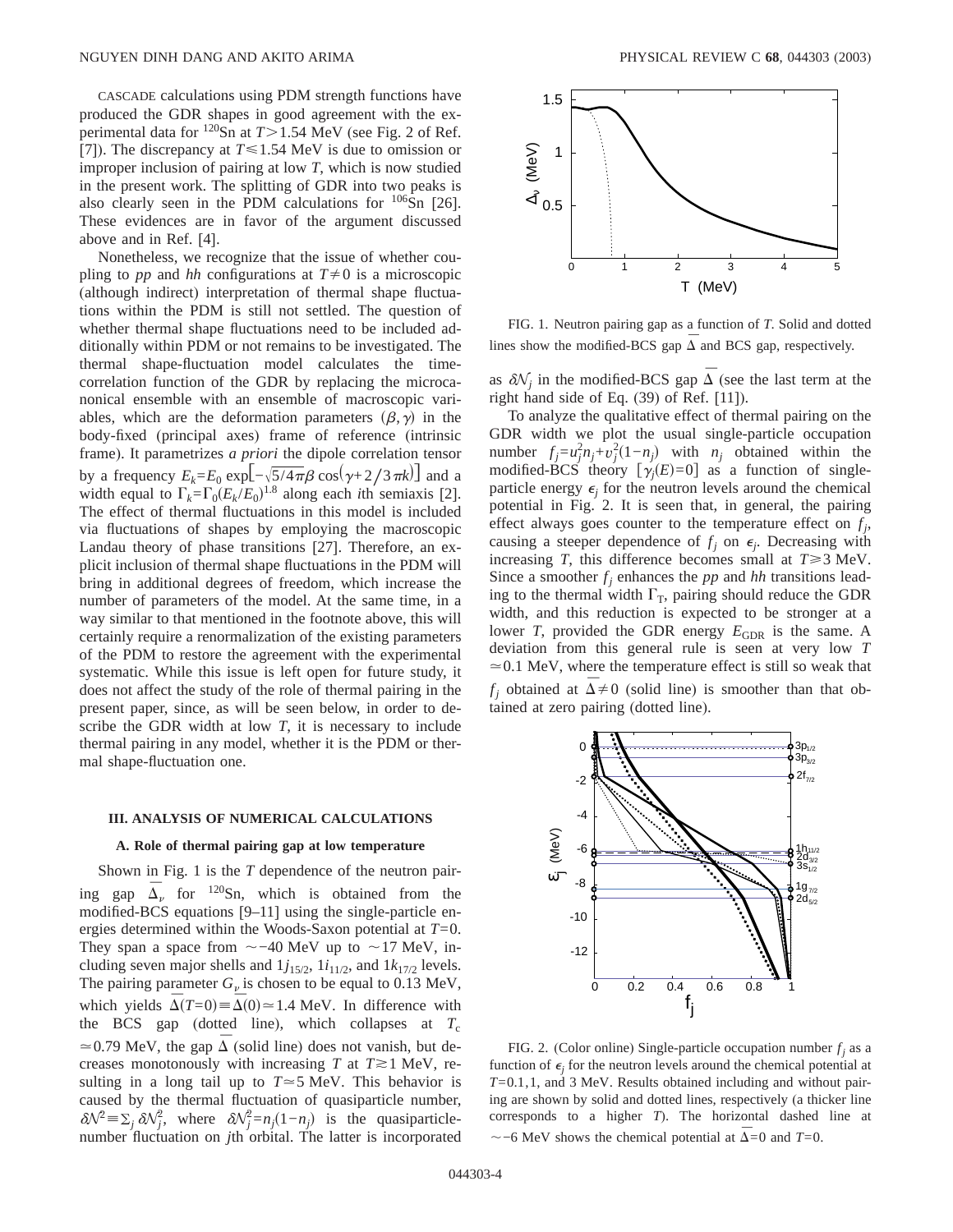

FIG. 3. Combinations of Bogoliubov coefficients (a) and quasiparticle occupations numbers (b). In (a), the thin and thick lines show  $[u_{ph}^{(+)}]^2$  and  $[v_{hh'}^{(-)}]^2$ , respectively, for the orbits  $p=2j_{7/2}$ , *h*  $=2d_{3/2}$ , and *h'*=1 $d_{5/2}$ . In (b), the corresponding factors 1−*n<sub>p</sub>*−*n<sub>h</sub>* (thin line) and  $n_h - n_h$ <sup>*i*</sup> (thick line) are shown. The factors  $f_h - f_p$  and  $f_{h}f_{h} - f_{h}$  for the zero-pairing case are shown as the dotted and dashed lines, respectively.

To get an insight into the detail of the change of GDR width at low *T* we show in Fig. 3 the combinations  $\left[u_{ph}^{(+)}\right]$ <sup>2</sup> and  $[v_{hh'}^{(-)}]^2$  of the Bogoliubov coefficients  $u_p$ ,  $v_h$ , and  $v_{h'}$  together with the factors  $(1-n_p-n_h)$  and  $(n_h-n_{h'})$  as well as together with the factors  $(1-n_p-n_h)$  and  $(n_h-n_{h'})$  as well as their zero-pairing counterparts  $f_h$ − $f_p$  and  $f_{h'}$ − $f_h$  for the particle  $p=2j_{7/2}$ , hole  $h=2d_{3/2}$ , and  $h'=1d_{5/2}$  orbits as functions of *T*. The hole orbit  $h=2d_{3/2}$  is located just below the chemical potential. Therefore the pairing effect is strongest for the *ph* and *hh* configurations involving this orbit. This figure shows a sharp increase of  $[u_{ph}^{(+)}]^2$  and  $[v_{ss'}^{(+)}]^2$  at  $T \le 1$ -2 MeV due to a steep slope of the pairing gap, showing a strong pairing effect. At very low *T*, the numerator of the polarization operator (4) is close to  $[u_{ph}^{(+)}]^2(E_p + E_h)$  because  $1 - n_p$  $-n_h \approx 1$ , while the thermal part  $\sim (n_s - n_s) \approx 0$ . This value is equal to 3.67 MeV at *T*=0.1 MeV, which is smaller than  $(\epsilon_h - \epsilon_p)$ =4.63 MeV obtained at Δ=0. The denominator of Eq. (4) is also smaller than that obtained at  $\Delta=0$  because  $E_p$ +*E<sub>h</sub>*  $>$   $\epsilon$ <sub>*h*</sub>− $\epsilon$ <sub>*p*</sub> due to the gap. Therefore, at very low *T*, pairing may lead even to a smaller GDR energy. On the other hand, as  $\left[ \mu_{ph}^{(+)} \right]^{(2)} (1 - n_p - n_h)$  and  $\left[ \nu_{ss'}^{(-)} \right]^{2} (n_s - n_{s'})$  are also smaller than  $f_h$ − $f_p$  and  $f_s$ <sup> $-f_s$ </sup>, respectively, the competition of these effects in Eq. (1) can result in a larger width in the very low-*T* region. As *T* increases, the factor  $1 - n_p - n_h$  decreases while  $[u_{ph}^{(+)}]$ <sup>2</sup> increases to reach 1 at  $T \gtrsim 2$  MeV because of the decreasing gap. This leads to the decrease of the quantal width  $\Gamma$ <sub>O</sub>. At the same time, coupling to *pp* and *hh* configurations starts to contribute due to the factor  $(n_s - n_{s})$ . The combination  $[v_{ss'}^{(-)}]$ <sup>2</sup> also increases with *T* and reaches 1 at *T*  $\geq$ 3 MeV. As the result, thermal width  $\Gamma$ <sub>T</sub> starts to give an increasing contribution with *T*. However, as compared to their zero-pairing counterparts,  $f_h - f_p$  and  $f_s - f_s$ , the decrease of the quantal part  $\sim(1-n_p-n_h)$  and increase of the thermal part  $\sim$ ( $n_s - n_s$ ) are much more moderate with increasing *T* up to 1 MeV. On the contrary, at  $1 \le T \le 3$  MeV the decrease of  $(1-n_p-n_h)$  and increase of  $(n_s-n_{s'})$  with increasing *T* are steeper than their counterparts at  $\Delta$ =0. At *T*>3–4 MeV the total width approaches the saturation because of the dominating contribution of  $\Gamma_{\rm T}$ , which ceases to increase due to the *T* dependence of  $n_s - n_{s}$  shown in Fig. 3(b) [3,4].

### **B. Temperature dependence of GDR width and energy**

The GDR width  $\Gamma_{\text{GDR}}$  and energy  $E_{\text{GDR}}$  for <sup>120</sup>Sn were calculated from Eqs. (1) and (3), respectively, using the same set of PDM parameters  $\omega_q$ ,  $F_1$ , and  $F_2$ , which have been chosen for the zero-pairing case [3,4] (set *A*). The effect of quasiparticle damping is included in the calculations by using Eq. (2). The results are shown as the thin solid lines in Fig. 4. As seen from Fig. 4(b), the oscillation of GDR energy *E*GDR with varying *T* occurs within the range of  $\sim \pm 1.5$  MeV, which is wider compared with that obtained neglecting pairing. The latter is almost independent of *T* [dashed line in Fig. 4(b)]. As expected from the discussion above, the GDR energy  $E_{GDR}$  at  $T=0.1$  MeV drops to 14 MeV, i.e., by 1.4 MeV lower than the GDR energy measured on the ground state. The GDR width increases to 5.3 MeV compared to 4.9 MeV on the ground state as shown in Fig. 4(a). At  $0 \le T \le 0.5$  MeV, the above-mentioned competition between the decreasing quantal and increasing thermal widths makes the total width decrease first to reach a minimum of 3.4 MeV at  $T \approx 0.2$  MeV then increase again with *T*. At  $T \geq T_c$  the width only increases with *T*. At  $1 \leq T$  $\leq$ 3 MeV the GDR width obtained including pairing is smaller than the one obtained neglecting pairing [dashed line in Fig. 4(a)], but this difference decreases with increasing *T* so that at  $T > 3$  MeV, when the gap  $\Delta$  becomes small, both values nearly coincide. This improves significantly the agreement with the experimental systematic at  $1 \le T \le 2.5$  MeV. In order to have the same value of 4.9 MeV for the GDR width at  $T \approx 0$ , we also carried out the calculation using slightly readjusted values  $\vec{F}_1 = 0.96F_1$  and  $\vec{F}_2 = 1.03F_2$  while keeping the same  $\omega_q$  (set *B*). The result obtained is shown in the same Fig. 4 as the thick solid lines. The GDR energy  $E_{GDR}$  moves up to 16.6 MeV at  $T=0.1$  MeV and at  $T_c \le T \le 1.2$  MeV in agreement with the value of 16.5±0.7 MeV extracted at *T*  $=1$  MeV in Ref. [16]. The width at  $T=1$  MeV also becomes slightly smaller, which agrees quite well with the latest experimental point [16]. At  $T>1$  MeV the results obtained using two parameter sets *A* and *B* are nearly the same. The effect of quantal fluctuations  $\delta N^2$  of particle number within the BCS theory at  $T=0$ , however, is neglected in these results. To be precise, this effect should be included using the particle-number projection method at finite *T*. However, the latter is so computationally intensive that the calculations were carried out so far only within schematic models (see, e.g., Ref. [31]), or one major shell for nuclei with  $A \le 60$  as in the shell-model Monte Carlo method [32]. Therefore, for the limited purpose of the present study, assuming that  $\delta N^2$  $\geq 1$ , we applied the approximated projection at *T*=0 pro-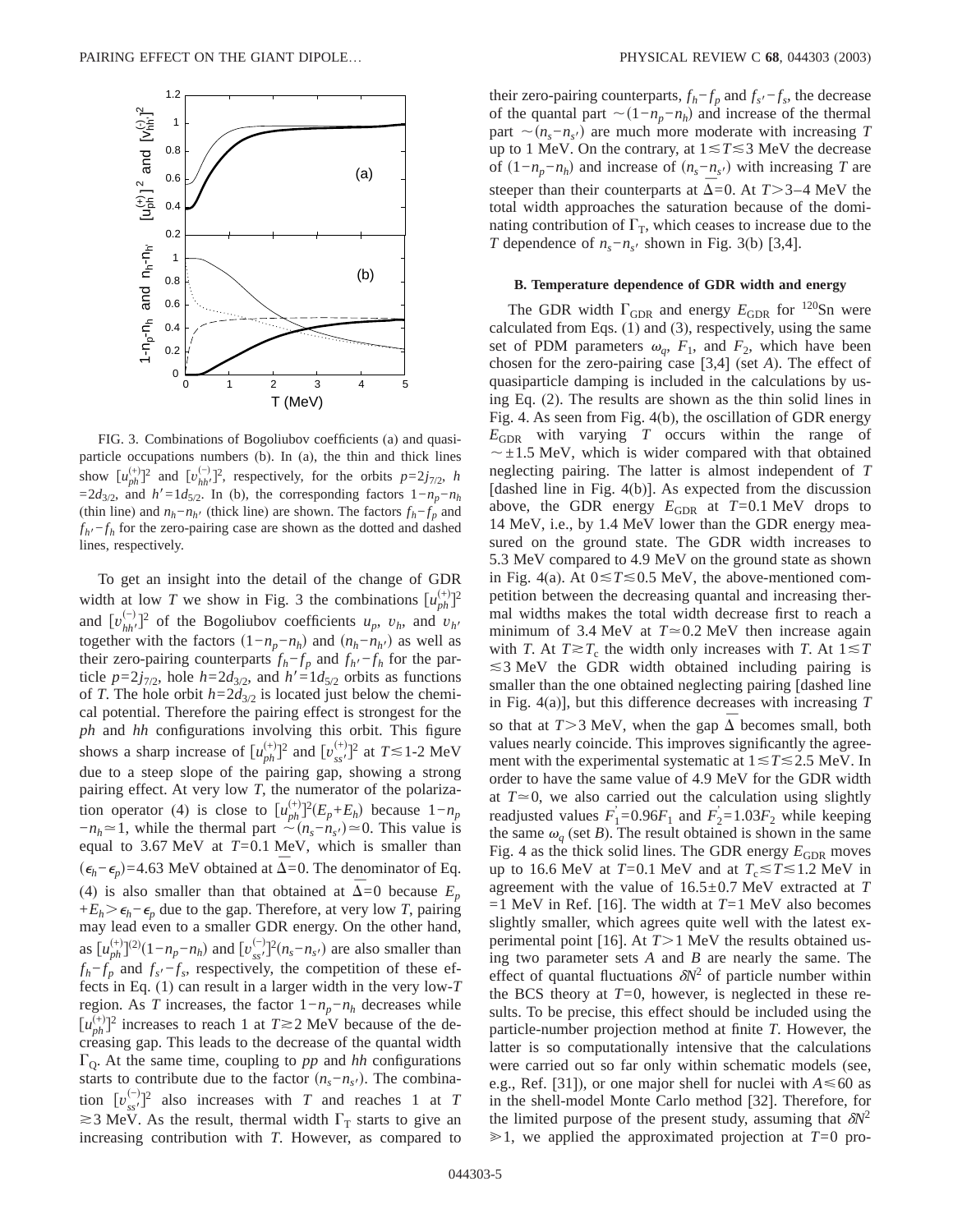

FIG. 4. GDR width  $\Gamma_{\text{GDR}}$  (a) and energy  $E_{\text{GDR}}$  (b) as functions of *T* for 120Sn. The dashed lines show the PDM results obtained neglecting pairing (In (a) it is the same as the solid line with diamonds from Fig. 1(a) of Ref. [3]). The thin and thick solid lines are the PDM results including the gap  $\overline{\Delta}$ , which are obtained using the parameter sets *A* and *B*, respectively. The thick dotted lines are the parameter sets *A* and *B*, respectively. The thick dotted lines are the PDM results including the renormalized gap  $\widetilde{\Delta}$  (see text). Solid circles are the low-*T* data from Ref. [16]. Crosses and open triangles in (a) are from Fig. 4 of Ref. [28]. The corresponding GDR energies decrease from 16 MeV to 14.5 MeV with increasing *T* as shown in the shaded rectangle in (b). Solid upside-down triangles are data from Ref. [29]. Open squares and stars are high-*T* data for 110Sn from Refs. [23] and [24], respectively. Data at *T*=0 are for GDR built on the ground state of tin isotopes with masses *A*  $=116-124$  from Ref. [30]. The predictions by two versions of the thermal shape-fluctuation model are shown in (a) as the dash-dotted [2] and thin dotted [28] lines, respectively.

posed in Ref. [33], which leads to the renormalization of the posed in Ref. [33], which leads to the renormalization of the gap as  $\overline{\Delta}(T) = [1 + 1/\delta N^2] \overline{\Delta}$  with  $\delta N^2 = \overline{\Delta}(0)^2 \Sigma_j (j + 1/2) / [(\epsilon_j + 1/2)]$ gap as  $\Delta(T) = [1 + 1/\delta N^2] \Delta$  with  $\delta N^2 = \Delta(0)^2 \Sigma_j (j + 1/2)/[(\epsilon_j - \bar{\mu})^2 + \bar{\Delta}(0)^2]$  [34]. This yields  $\tilde{\Delta}(T=0) \approx 1.5$  MeV ( $\delta N$   $\approx \pm 4$ ). The PDM results obtained using the gap  $\tilde{\Delta}$  and the  $\approx \pm 4$ ). The PDM results obtained using the gap  $\Delta$  and the parameter set  $B$  are shown in the same Fig. 4 as the thick dotted lines. The GDR width becomes 5 MeV with  $E_{GDR}$  $=15.3$  MeV at  $T=0$  in good agreement with the GDR parameters extracted on the ground state. It is seen that the fluctuation of the width at  $T \le 0.5$  MeV is largely suppressed by tuation of the width at  $T \le 0.5$  MeV is largely suppressed by using this renormalized gap  $\overline{\Delta}$ . For comparison, the predic-



FIG. 5. Experimental (shaded areas) and theoretical divided spectra obtained without pairing (dashed lines) and including the gap  $\overline{\Delta}$  (thick solid lines) as for the thick solid line in Fig. 4.

tions by two versions of thermal shape-fluctuation model [2,28] are also plotted in Fig. 4(a) as the dash-dotted [2] and thin dotted [28] lines. It is seen that these predictions, in particular the one given by the phenomenological version in Ref. [28], significantly overestimate the GDR width at low temperature  $T \le 1.3$  MeV. The predicted overall increase of the width is not as steep as the experimental systematic and the PDM prediction. The curvature of the trend is also opposite to the experimental one and that given by the PDM. It is, therefore, highly desirable to see how the prediction by the thermal shape-fluctuation model would change by taking into account the effect of thermal pairing gap discussed in the present work in combination with the use of a specific Hamiltonian to calculate every quantity [35].

# **C. Effect of thermal pairing on GDR cross section at low temperature**

Shown in Fig. 5 are GDR cross sections obtained for  $120$ Sn using Eq. (1) of Ref. [7]. The experimental cross section are taken from Fig. 2 of Ref. [7]. They have been generated by CASCADE at excitation energies  $E^*=30$  and 50 MeV, which correspond to  $T_{\text{max}}$ =1.24, and 1.54 MeV, respectively. The theoretical cross sections have been obtained using the PDM strength function  $S_{\text{GDR}}(E_{\gamma})$  from Eq. (2.22) of Ref. [5] at  $T=T_{\text{max}}$ . This is the low temperatures region, at which discrepancies are most pronounced between theory and experiment. (A divided spectrum free from detector re